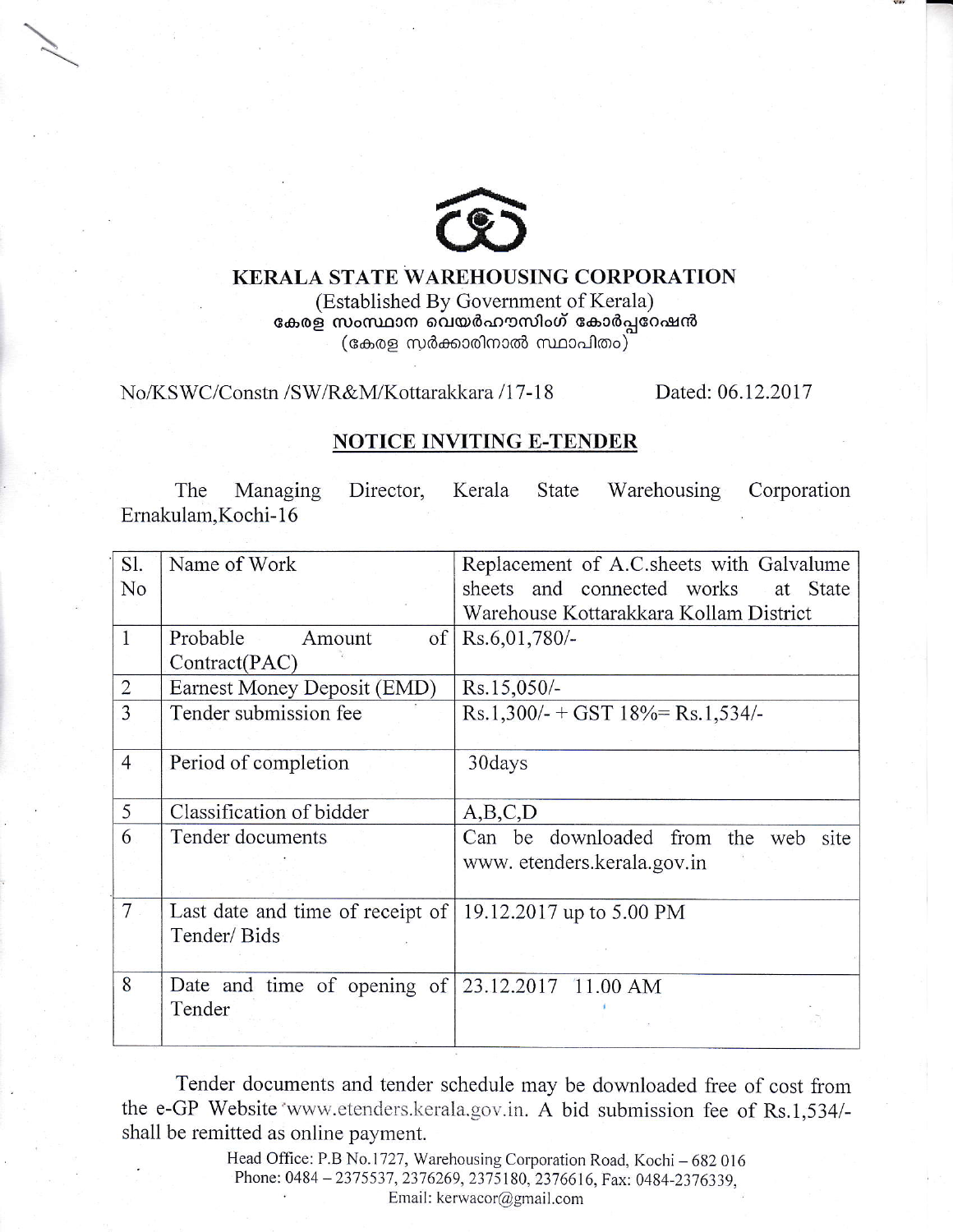All bid/ tender documents are to be submitted online only and in the designated cover(s)/envelope(s) on the e-GP website. Tenders/ bids shall be accepted only through online mode on the e-GP website and no manual submission of the same shall be entertained. Late tenders will not be accepted.

Tender documents duly filled, scanned true copies of Registration Certificate duly attested by a Gazetted officer, original Preliminary Agreement, and EMD exernption Certificate (if any) shall be submitted on line and subsequently in <sup>a</sup> separate cover physically on or before 22.12.2017, 5PM. More details on EMD  $\&$ Cost of Tender documents/ bid submission fee are mentioned in the tender notice.

The bids shall be opened online at the office of the Managing Director , Kerala state warehousing corporation, PB No. i727, Kochi-16 on 23.12.2017 at 11.00 AM by the Executive Engineer < Competent Tender Opening Authority> in the presence of the Bidders / their representatives who wish to attend at the above address. If the tender opening date happens to be on a holiday or non-working day due to any other valid reason, the tender opening process will be done on the next working day at same time and place.

Online Tenders/ bids are to be accompanied with a preliminary agreement executed in Kerala stamp paper worth Rs.200/-. Tenders/ bids received online without the preliminary agreement wili not be considered and sha1l be summarily rejected. Further details can be had from the NIT or Office of the Executive Engineer, Kerala State Warehousing Corporation during working hours.

All other existing conditions related to e-tendering of Kerala PWD will be applicable in this tender also. The Kerala State Warehousing Corporation will not be responsible for any error like missing of schedule data while downloading by the Bidder.

Managing Director

Head Office: P.B No.1727, Warehousing Corporation Road, Kochi - 682 016 Phone: 0484 - 2375537, 2376269, 2375180, 2376616, Fax: 0484-2376339, Email: kerwacor@gmail.com